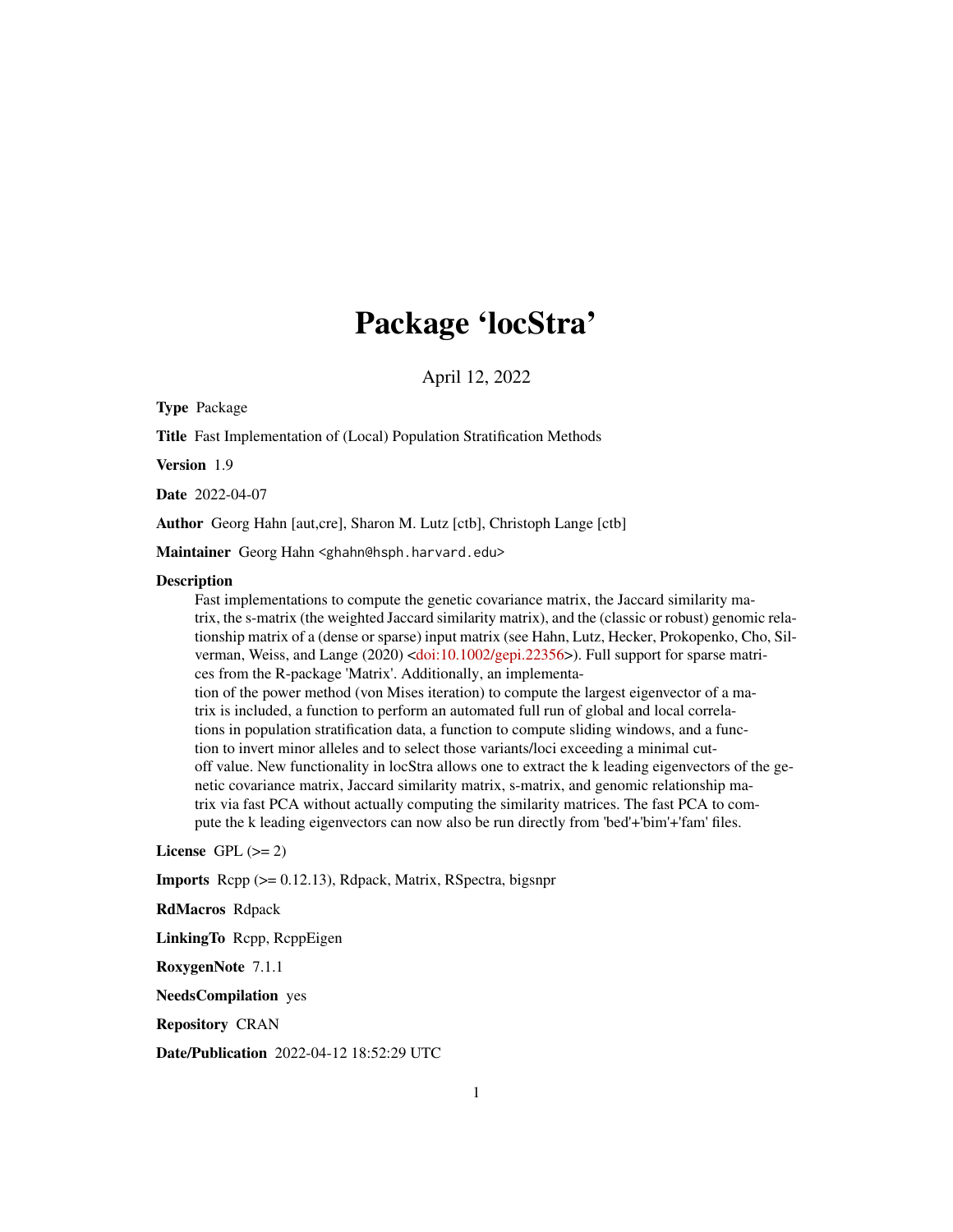# <span id="page-1-0"></span>R topics documented:

|       |                                                                                                                      | -3             |
|-------|----------------------------------------------------------------------------------------------------------------------|----------------|
|       | $bed_fastJaccardEVs \dots \dots \dots \dots \dots \dots \dots \dots \dots \dots \dots \dots \dots \dots \dots \dots$ | $\overline{4}$ |
|       |                                                                                                                      | 5              |
|       |                                                                                                                      | -6             |
|       |                                                                                                                      | -7             |
|       |                                                                                                                      |                |
|       |                                                                                                                      |                |
|       |                                                                                                                      |                |
|       |                                                                                                                      |                |
|       |                                                                                                                      |                |
|       |                                                                                                                      |                |
|       |                                                                                                                      |                |
|       |                                                                                                                      |                |
|       |                                                                                                                      |                |
|       |                                                                                                                      |                |
|       |                                                                                                                      |                |
| Index |                                                                                                                      | 20             |

bed\_fastCovEVs *Computation of the k leading eigenvectors of the covariance matrix directly from a bed+bim+fam file.*

# Description

Computation of the k leading eigenvectors of the covariance matrix directly from a bed+bim+fam file.

# Usage

bed\_fastCovEVs(f, k, q = 2)

# Arguments

|   | The filename of the bed file (including its extension). The bim and fam files<br>need to be in the same folder and have the same base filename. |
|---|-------------------------------------------------------------------------------------------------------------------------------------------------|
| k | The number of leading eigenvectors.                                                                                                             |
| q | The number of power iteration steps (default is $q=2$ ).                                                                                        |

# Value

The k leading eigenvectors of the covariance matrix of m as a column matrix.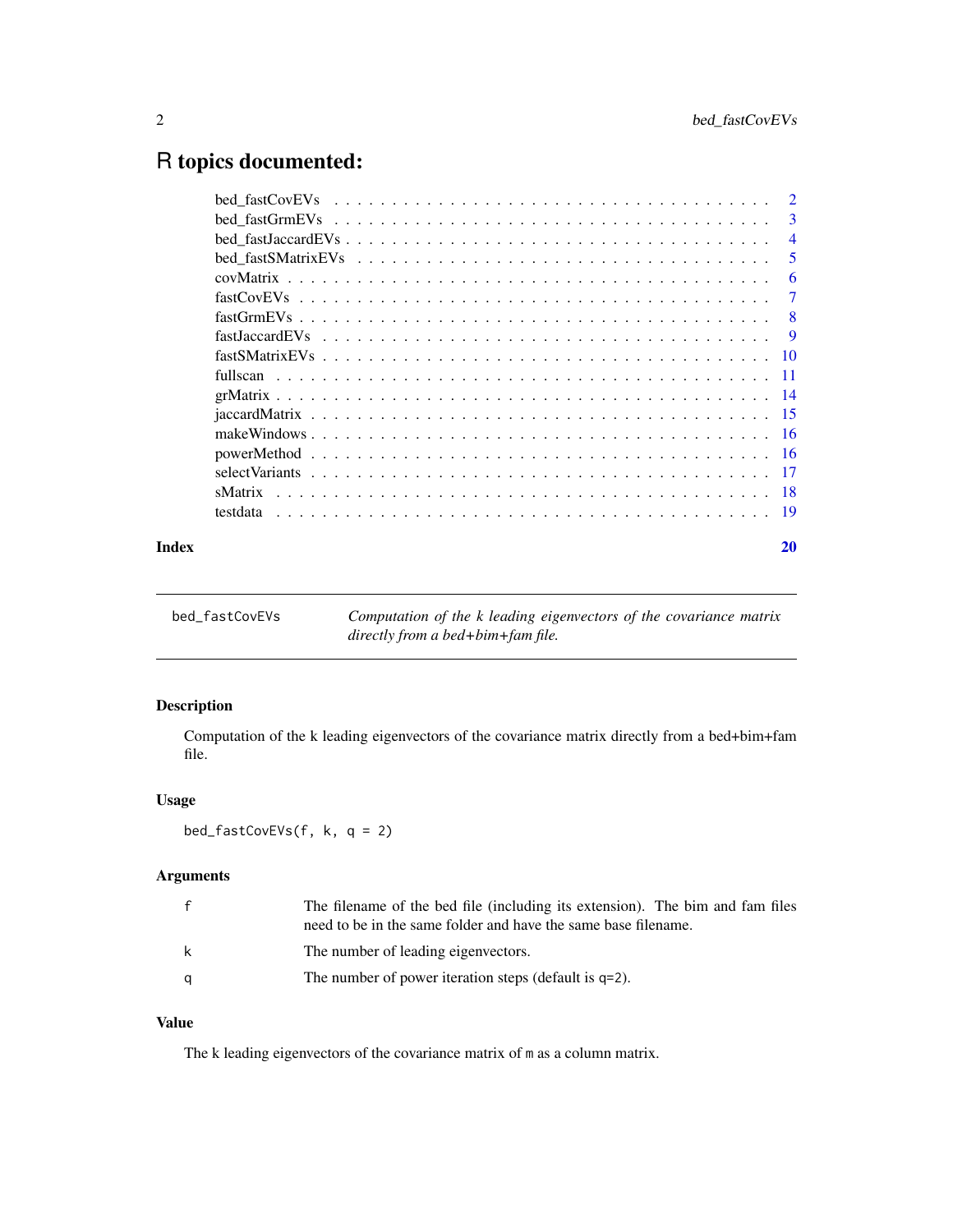# <span id="page-2-0"></span>bed\_fastGrmEVs 3

# References

R Core Team (2014). R: A Language and Environment for Statistical Computing. R Foundation for Stat Comp, Vienna, Austria.

N. Halko, P.G. Martinsson, and J.A. Tropp (2011). Finding Structure with Randomness: Probabilistic Algorithms for Constructing Approximate Matrix Decompositions. SIAM Review: 53(2), pp. 217–288.

F. Prive, M. Blum, H. Aschard, B.J. Vilhjalmsson (2022). bigsnpr: Analysis of Massive SNP Arrays. https://cran.r-project.org/package=bigsnpr

# Examples

require(locStra)

| bed fastGrmEVs | Computation of the k leading eigenvectors of the genomic relationship |
|----------------|-----------------------------------------------------------------------|
|                | matrix, defined in Yang et al. $(2011)$ , directly from a bed+bim+fam |
|                | file.                                                                 |

### Description

Computation of the k leading eigenvectors of the genomic relationship matrix, defined in Yang et al. (2011), directly from a bed+bim+fam file.

# Usage

```
bed_fastGrmEVs(f, k, robust = TRUE, q = 2)
```
# Arguments

| $\mathbf{f}$ | The filename of the bed file (including its extension). The bim and fam files<br>need to be in the same folder and have the same base filename.          |
|--------------|----------------------------------------------------------------------------------------------------------------------------------------------------------|
| k            | The number of leading eigenvectors.                                                                                                                      |
| robust       | Flag to indicate if the classic (robust=FALSE) or robust (robust=TRUE) version<br>of the genomic relationship matrix is desired. Default is robust=TRUE. |
| q            | The number of power iteration steps (default is $q=2$ ).                                                                                                 |

#### Value

The k leading eigenvectors of the genomic relationship matrix of m as a column matrix.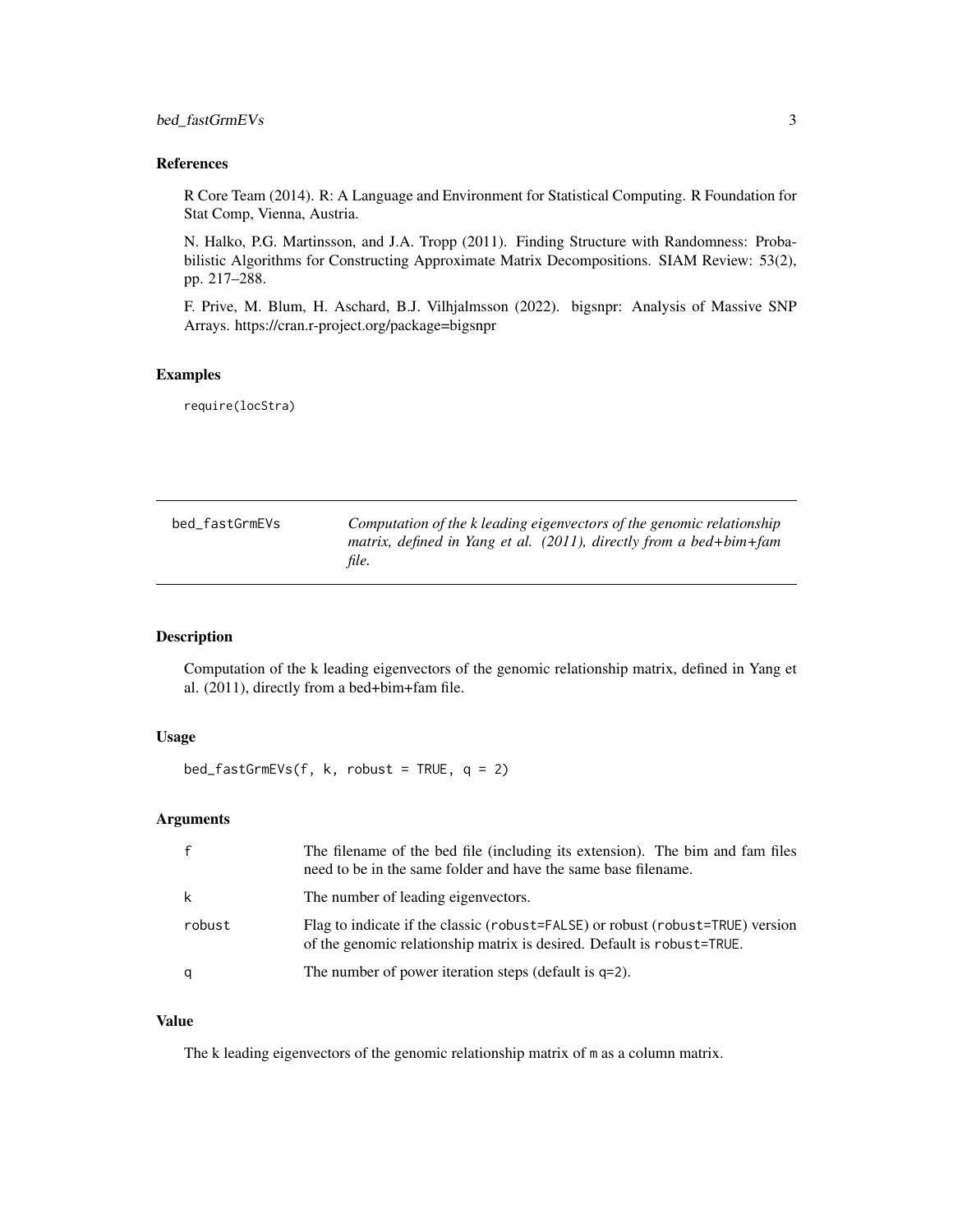<span id="page-3-0"></span>Yang J, Lee SH, Goddard ME, Visscher PM (2011). GCTA: a tool for genome-wide complex trait analysis. Am J Hum Genet, 88(1):76-82.

N. Halko, P.G. Martinsson, and J.A. Tropp (2011). Finding Structure with Randomness: Probabilistic Algorithms for Constructing Approximate Matrix Decompositions. SIAM Review: 53(2), pp. 217–288.

F. Prive, M. Blum, H. Aschard, B.J. Vilhjalmsson (2022). bigsnpr: Analysis of Massive SNP Arrays. https://cran.r-project.org/package=bigsnpr

#### Examples

require(locStra)

bed\_fastJaccardEVs *Computation of the k leading eigenvectors of the Jaccard similarity matrix directly from a bed+bim+fam file.. Note that this computation is only approximate and does not necessarily coincide with the result obtained by extracting the k leading eigenvectors of the Jaccard matrix computed with the function* jaccardMatrix*.*

# **Description**

Computation of the k leading eigenvectors of the Jaccard similarity matrix directly from a bed+bim+fam file.. Note that this computation is only approximate and does not necessarily coincide with the result obtained by extracting the k leading eigenvectors of the Jaccard matrix computed with the function jaccardMatrix.

#### Usage

```
bed_fastJaccardEVs(f, k, q = 2)
```
# **Arguments**

|   | The filename of the bed file (including its extension). The bim and fam files<br>need to be in the same folder and have the same base filename. |
|---|-------------------------------------------------------------------------------------------------------------------------------------------------|
| k | The number of leading eigenvectors.                                                                                                             |
| α | The number of power iteration steps (default is $q=2$ ).                                                                                        |

#### Value

The k leading eigenvectors of the Jaccard matrix of m as a column matrix.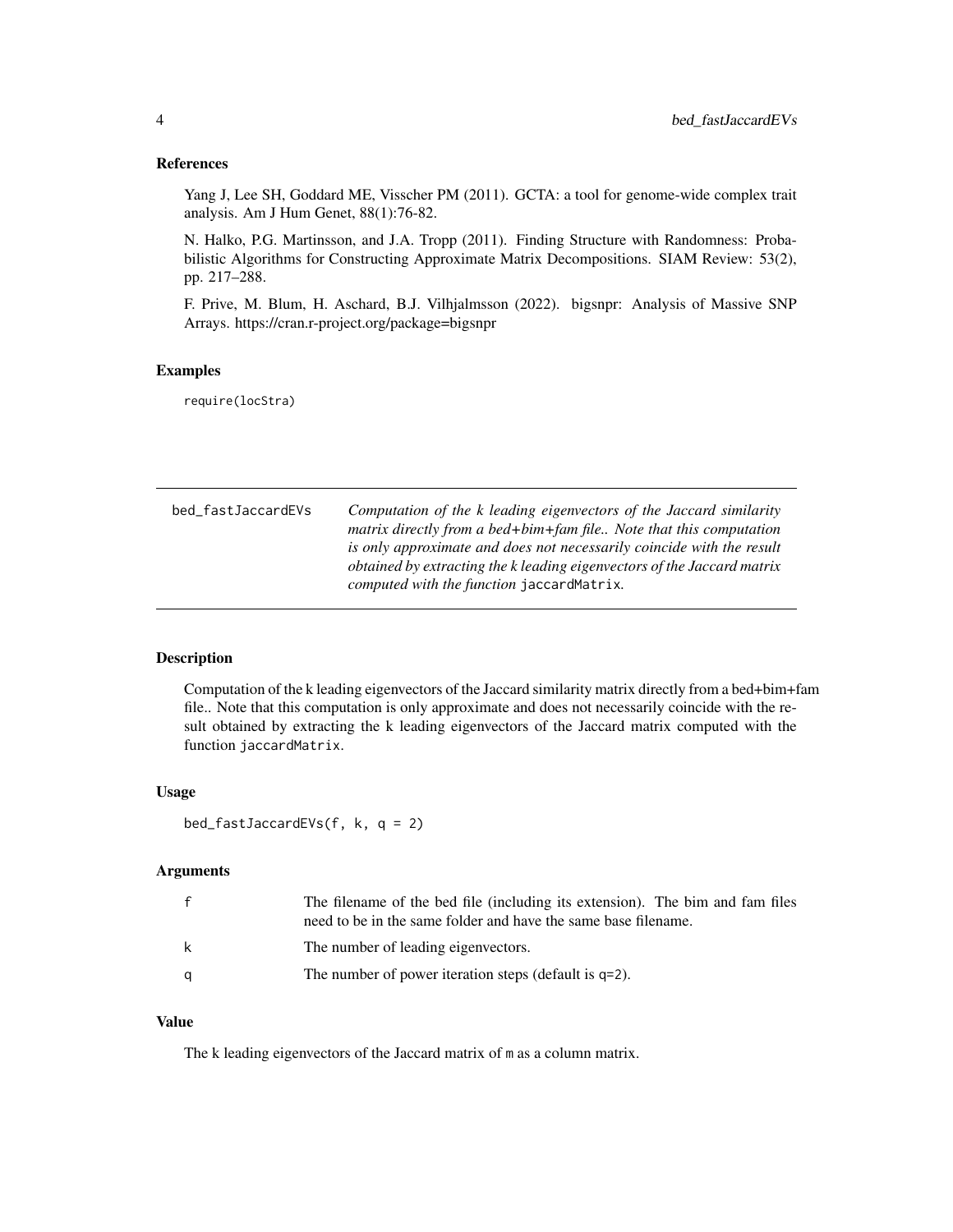<span id="page-4-0"></span>Dmitry Prokopenko, Julian Hecker, Edwin Silverman, Marcello Pagano, Markus Noethen, Christian Dina, Christoph Lange and Heide Fier (2016). Utilizing the Jaccard index to reveal population stratification in sequencing data: a simulation study and an application to the 1000 Genomes Project. Bioinformatics, 32(9):1366-1372.

N. Halko, P.G. Martinsson, and J.A. Tropp (2011). Finding Structure with Randomness: Probabilistic Algorithms for Constructing Approximate Matrix Decompositions. SIAM Review: 53(2), pp. 217–288.

F. Prive, M. Blum, H. Aschard, B.J. Vilhjalmsson (2022). bigsnpr: Analysis of Massive SNP Arrays. https://cran.r-project.org/package=bigsnpr

# Examples

require(locStra)

| bed_fastSMatrixEVs | Computation of the k leading eigenvectors of the s-matrix (the<br>weighted Jaccard similarity matrix) directly from a bed+bim+fam file.                                                                                                                      |
|--------------------|--------------------------------------------------------------------------------------------------------------------------------------------------------------------------------------------------------------------------------------------------------------|
|                    | Note that in contrast to the parameters of the function sMatrix, the<br>choice phased=FALSE cannot be modified for the fast eigenvector com-<br>putation. Moreover, inverting the minor allele is not possible when<br>reading directly from external files. |

#### Description

Computation of the k leading eigenvectors of the s-matrix (the weighted Jaccard similarity matrix) directly from a bed+bim+fam file. Note that in contrast to the parameters of the function sMatrix, the choice phased=FALSE cannot be modified for the fast eigenvector computation. Moreover, inverting the minor allele is not possible when reading directly from external files.

## Usage

```
bed_fastSMatrixEVs(f, k, Djac = FALSE, q = 2)
```
#### Arguments

| $\mathbf{f}$ | The filename of the bed file (including its extension). The bim and fam files<br>need to be in the same folder and have the same base filename. |
|--------------|-------------------------------------------------------------------------------------------------------------------------------------------------|
| k            | The number of leading eigenvectors.                                                                                                             |
| Djac         | Flag to switch between the unweighted (Djac=TRUE) or weighted (Djac=FALSE)<br>version. Default is Djac=FALSE.                                   |
| q            | The number of power iteration steps (default is $q=2$ ).                                                                                        |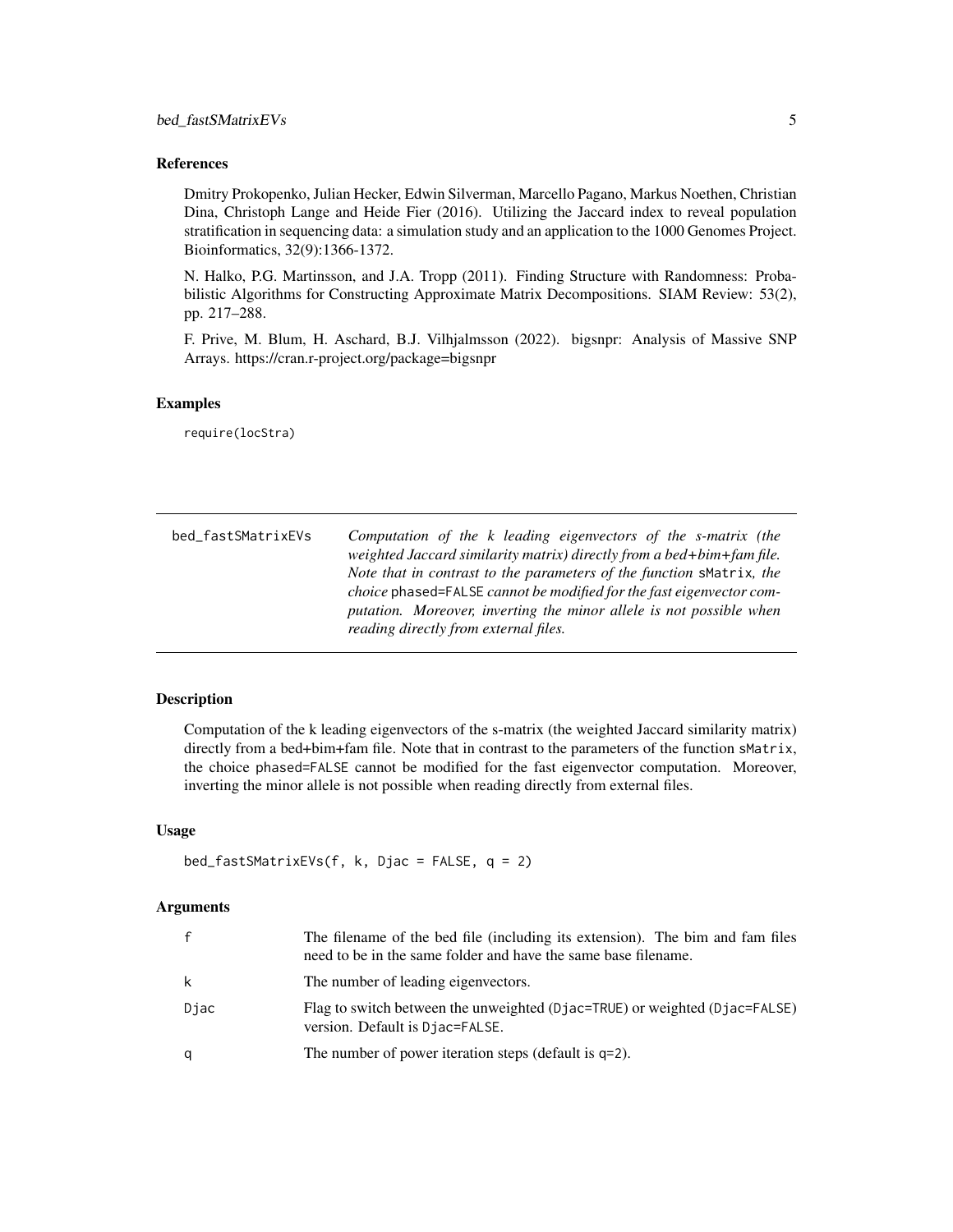# <span id="page-5-0"></span>Value

The k leading eigenvectors of the s-matrix of m as a column matrix.

# References

Daniel Schlauch (2016). Implementation of the stego algorithm - Similarity Test for Estimating Genetic Outliers. https://github.com/dschlauch/stego

N. Halko, P.G. Martinsson, and J.A. Tropp (2011). Finding Structure with Randomness: Probabilistic Algorithms for Constructing Approximate Matrix Decompositions. SIAM Review: 53(2), pp. 217–288.

F. Prive, M. Blum, H. Aschard, B.J. Vilhjalmsson (2022). bigsnpr: Analysis of Massive SNP Arrays. https://cran.r-project.org/package=bigsnpr

#### Examples

require(locStra)

| covMatrix | $C++$ implementation to compute the covariance matrix for a (sparse) |
|-----------|----------------------------------------------------------------------|
|           | input matrix. The function is equivalent to the R command 'cov' ap-  |
|           | <i>plied to matrices.</i>                                            |

#### Description

C++ implementation to compute the covariance matrix for a (sparse) input matrix. The function is equivalent to the R command 'cov' applied to matrices.

#### Usage

covMatrix(m, useCpp = TRUE, sparse = TRUE)

# Arguments

| m      | A (sparse) matrix for which the covariance matrix is sought. The input matrix is<br>assumed to be oriented to contain the data for one individual per column. |
|--------|---------------------------------------------------------------------------------------------------------------------------------------------------------------|
| useCpp | Flag to switch between R or $C++$ implementations. Default is useCpp=TRUE.                                                                                    |
| sparse | Flag to switch between purpose-built dense or sparse implementations. Default<br>is sparse=TRUE.                                                              |

#### Value

The covariance matrix of m.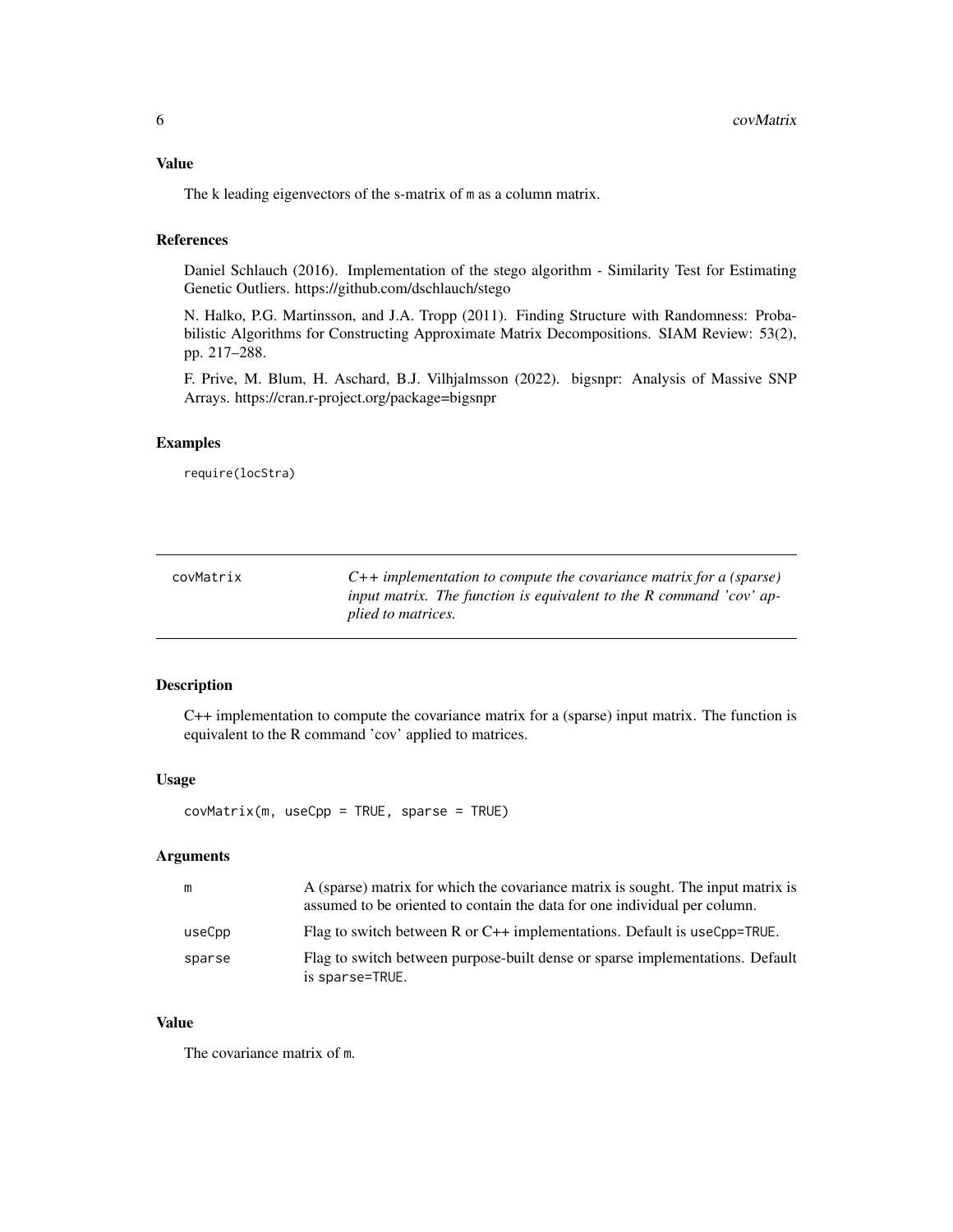#### <span id="page-6-0"></span>fastCovEVs 7

# References

R Core Team (2014). R: A Language and Environment for Statistical Computing. R Foundation for Stat Comp, Vienna, Austria.

#### Examples

```
require(locStra)
require(Matrix)
m <- matrix(sample(0:1,15,replace=TRUE),ncol=3)
sparseM <- Matrix(m,sparse=TRUE)
print(covMatrix(sparseM))
```

| fastCovEVs | Computation of the k leading eigenvectors of the covariance matrix |  |
|------------|--------------------------------------------------------------------|--|
|            | for a (sparse) input matrix.                                       |  |

# Description

Computation of the k leading eigenvectors of the covariance matrix for a (sparse) input matrix.

#### Usage

```
fastCovEVs(m, k, useCpp = TRUE, sparse = TRUE, q = 2)
```
#### Arguments

| m      | A (sparse) matrix for which the eigenvectors of its covariance matrix are sought.<br>The input matrix is assumed to be oriented to contain the data for one individual<br>per column. |
|--------|---------------------------------------------------------------------------------------------------------------------------------------------------------------------------------------|
| k      | The number of leading eigenvectors.                                                                                                                                                   |
| useCpp | Flag to switch between R or $C_{++}$ implementations. Default is useCpp=TRUE.                                                                                                         |
| sparse | Flag to switch between purpose-built dense or sparse implementations. Default<br>is sparse=TRUE.                                                                                      |
| q      | The number of power iteration steps (default is $q=2$ ).                                                                                                                              |

#### Value

The k leading eigenvectors of the covariance matrix of m as a column matrix.

#### References

R Core Team (2014). R: A Language and Environment for Statistical Computing. R Foundation for Stat Comp, Vienna, Austria.

N. Halko, P.G. Martinsson, and J.A. Tropp (2011). Finding Structure with Randomness: Probabilistic Algorithms for Constructing Approximate Matrix Decompositions. SIAM Review: 53(2), pp. 217–288.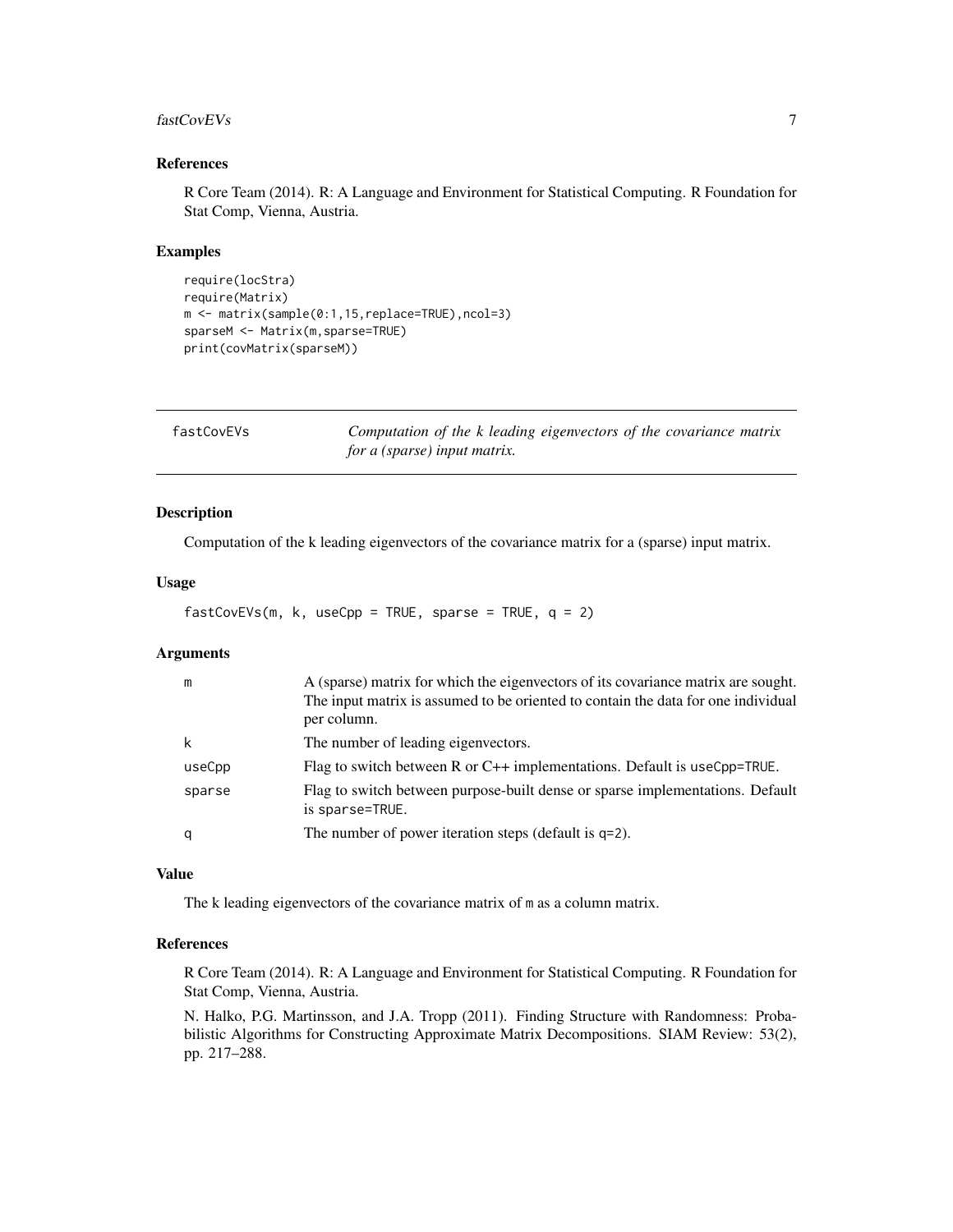#### Examples

```
require(locStra)
require(Matrix)
m <- matrix(sample(0:1,100,replace=TRUE),ncol=5)
sparseM <- Matrix(m,sparse=TRUE)
print(fastCovEVs(sparseM,k=2,useCpp=FALSE))
```
fastGrmEVs *Computation of the k leading eigenvectors of the genomic relationship matrix, defined in Yang et al. (2011), for a (sparse) input matrix.*

# Description

Computation of the k leading eigenvectors of the genomic relationship matrix, defined in Yang et al. (2011), for a (sparse) input matrix.

# Usage

 $fastGrmEVs(m, k, useCpp = TRUE, sparse = TRUE, robust = TRUE, q = 2)$ 

## Arguments

| m      | A (sparse) matrix for which the eigenvectors of its genomic relationship matrix<br>are sought. The input matrix is assumed to be oriented to contain the data for<br>one individual per column. |
|--------|-------------------------------------------------------------------------------------------------------------------------------------------------------------------------------------------------|
| k      | The number of leading eigenvectors.                                                                                                                                                             |
| useCpp | Flag to switch between R or $C++$ implementations. Default is useCpp=TRUE.                                                                                                                      |
| sparse | Flag to switch between purpose-built dense or sparse implementations. Default<br>is sparse=TRUE.                                                                                                |
| robust | Flag to indicate if the classic (robust=FALSE) or robust (robust=TRUE) version<br>of the genomic relationship matrix is desired. Default is robust=TRUE.                                        |
| q      | The number of power iteration steps (default is $q=2$ ).                                                                                                                                        |

# Value

The k leading eigenvectors of the genomic relationship matrix of m as a column matrix.

#### References

Yang J, Lee SH, Goddard ME, Visscher PM (2011). GCTA: a tool for genome-wide complex trait analysis. Am J Hum Genet, 88(1):76-82.

N. Halko, P.G. Martinsson, and J.A. Tropp (2011). Finding Structure with Randomness: Probabilistic Algorithms for Constructing Approximate Matrix Decompositions. SIAM Review: 53(2), pp. 217–288.

<span id="page-7-0"></span>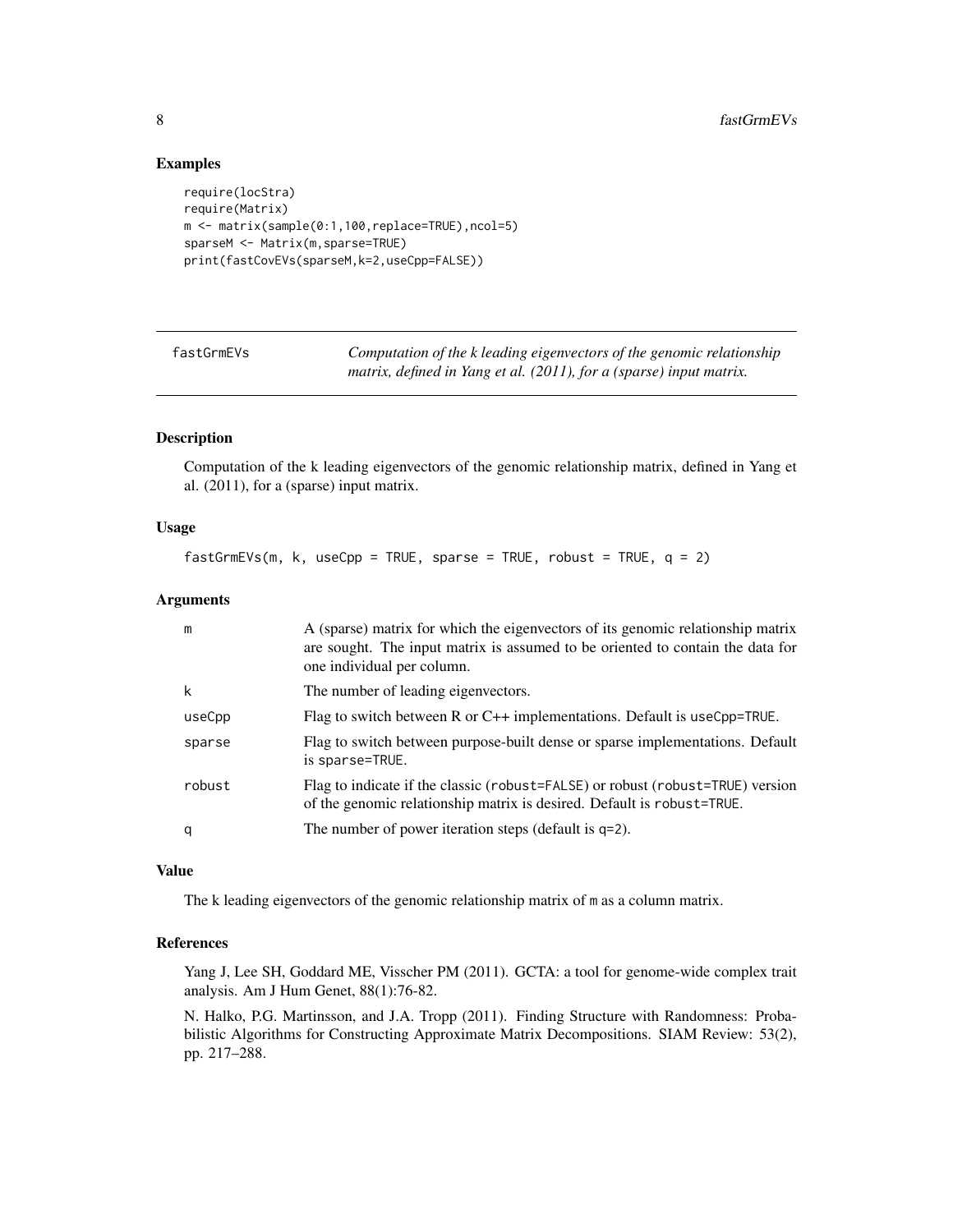# <span id="page-8-0"></span>fastJaccardEVs 9

# Examples

```
require(locStra)
require(Matrix)
m <- matrix(sample(0:1,100,replace=TRUE),ncol=5)
sparseM <- Matrix(m,sparse=TRUE)
print(fastGrmEVs(sparseM,k=2,useCpp=FALSE))
```

| fastJaccardEVs | Computation of the k leading eigenvectors of the Jaccard similarity<br>matrix for a (sparse) input matrix. Note that this computation is only<br>approximate and does not necessarily coincide with the result obtained<br>by extracting the k leading eigenvectors of the Jaccard matrix com- |
|----------------|------------------------------------------------------------------------------------------------------------------------------------------------------------------------------------------------------------------------------------------------------------------------------------------------|
|                | puted with the function jaccardMatrix.                                                                                                                                                                                                                                                         |

# Description

Computation of the k leading eigenvectors of the Jaccard similarity matrix for a (sparse) input matrix. Note that this computation is only approximate and does not necessarily coincide with the result obtained by extracting the k leading eigenvectors of the Jaccard matrix computed with the function jaccardMatrix.

#### Usage

```
fastJaccardEVs(m, k, useCpp = TRUE, sparse = TRUE, q = 2)
```
# Arguments

| m      | A (sparse) matrix for which the eigenvectors of its Jaccard matrix are sought.<br>The input matrix is assumed to be oriented to contain the data for one individual<br>per column. |
|--------|------------------------------------------------------------------------------------------------------------------------------------------------------------------------------------|
| k      | The number of leading eigenvectors.                                                                                                                                                |
| useCpp | Flag to switch between R or $C_{++}$ implementations. Default is useCpp=TRUE.                                                                                                      |
| sparse | Flag to switch between purpose-built dense or sparse implementations. Default<br>is sparse=TRUE.                                                                                   |
| q      | The number of power iteration steps (default is $q=2$ ).                                                                                                                           |

# Value

The k leading eigenvectors of the Jaccard matrix of m as a column matrix.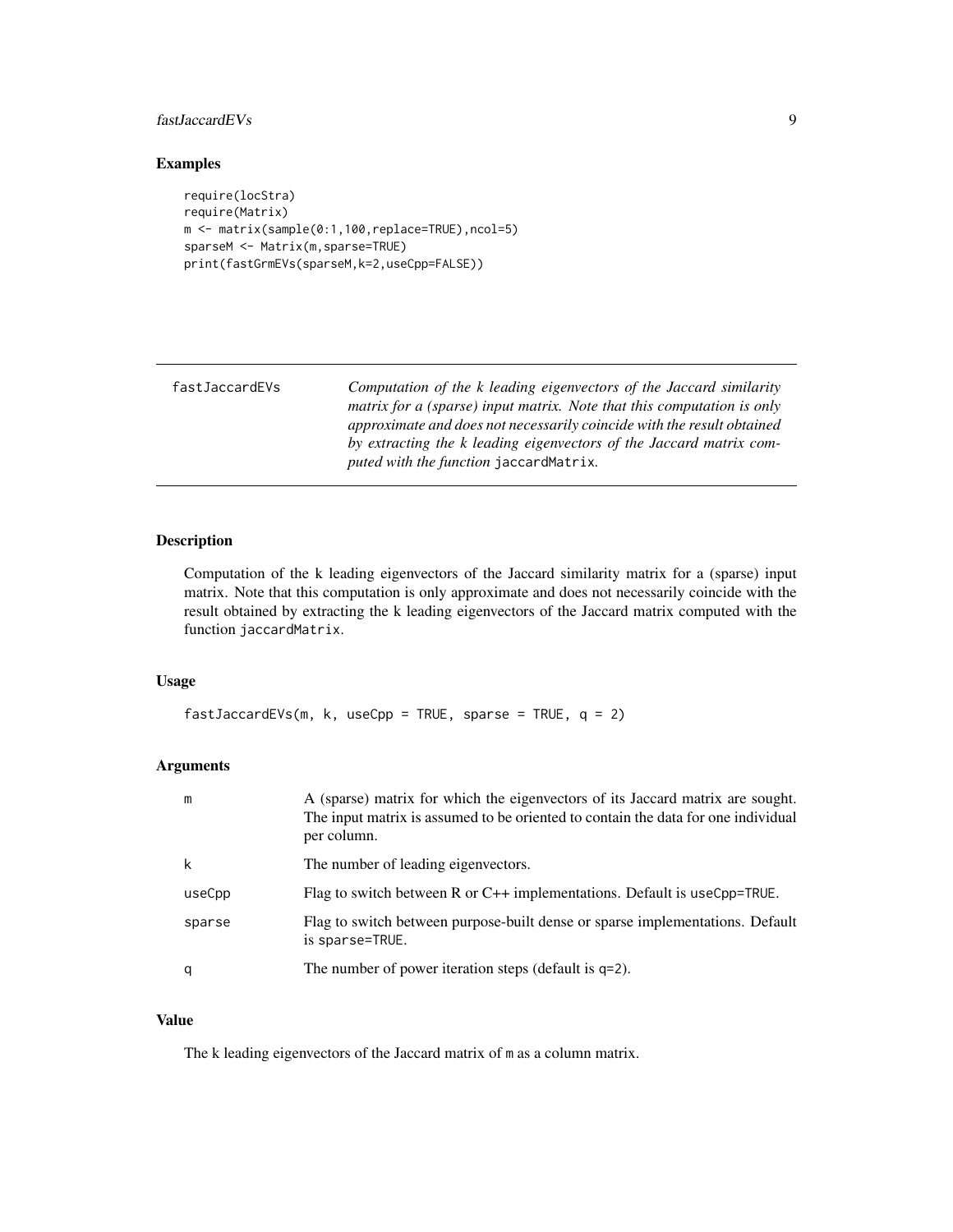Dmitry Prokopenko, Julian Hecker, Edwin Silverman, Marcello Pagano, Markus Noethen, Christian Dina, Christoph Lange and Heide Fier (2016). Utilizing the Jaccard index to reveal population stratification in sequencing data: a simulation study and an application to the 1000 Genomes Project. Bioinformatics, 32(9):1366-1372.

N. Halko, P.G. Martinsson, and J.A. Tropp (2011). Finding Structure with Randomness: Probabilistic Algorithms for Constructing Approximate Matrix Decompositions. SIAM Review: 53(2), pp. 217–288.

### Examples

```
require(locStra)
require(Matrix)
m <- matrix(sample(0:1,100,replace=TRUE),ncol=5)
sparseM <- Matrix(m,sparse=TRUE)
print(fastJaccardEVs(sparseM,k=2,useCpp=FALSE))
```

| fastSMatrixEVs | Computation of the k leading eigenvectors of the s-matrix (the         |
|----------------|------------------------------------------------------------------------|
|                | weighted Jaccard similarity matrix) for a (sparse) input matrix. Note  |
|                | that in contrast to the parameters of the function smatrix, the choice |
|                | phased=FALSE cannot be modified for the fast eigenvector computa-      |
|                | tion.                                                                  |

# Description

Computation of the k leading eigenvectors of the s-matrix (the weighted Jaccard similarity matrix) for a (sparse) input matrix. Note that in contrast to the parameters of the function sMatrix, the choice phased=FALSE cannot be modified for the fast eigenvector computation.

# Usage

```
fastSMatrixEVs(m, k, useCpp = TRUE, sparse = TRUE, Djac = FALSE, q = 2)
```
#### Arguments

| m      | A (sparse) matrix for which the eigenvectors of its s-matrix are sought. The<br>input matrix is assumed to be oriented to contain the data for one individual per<br>column. |
|--------|------------------------------------------------------------------------------------------------------------------------------------------------------------------------------|
| k      | The number of leading eigenvectors.                                                                                                                                          |
| useCpp | Flag to switch between R or $C++$ implementations. Default is useCpp=TRUE.                                                                                                   |
| sparse | Flag to switch between purpose-built dense or sparse implementations. Default<br>is sparse=TRUE.                                                                             |
| Djac   | Flag to switch between the unweighted (Djac=TRUE) or weighted (Djac=FALSE)<br>version. Default is Djac=FALSE.                                                                |
| q      | The number of power iteration steps (default is $q=2$ ).                                                                                                                     |

<span id="page-9-0"></span>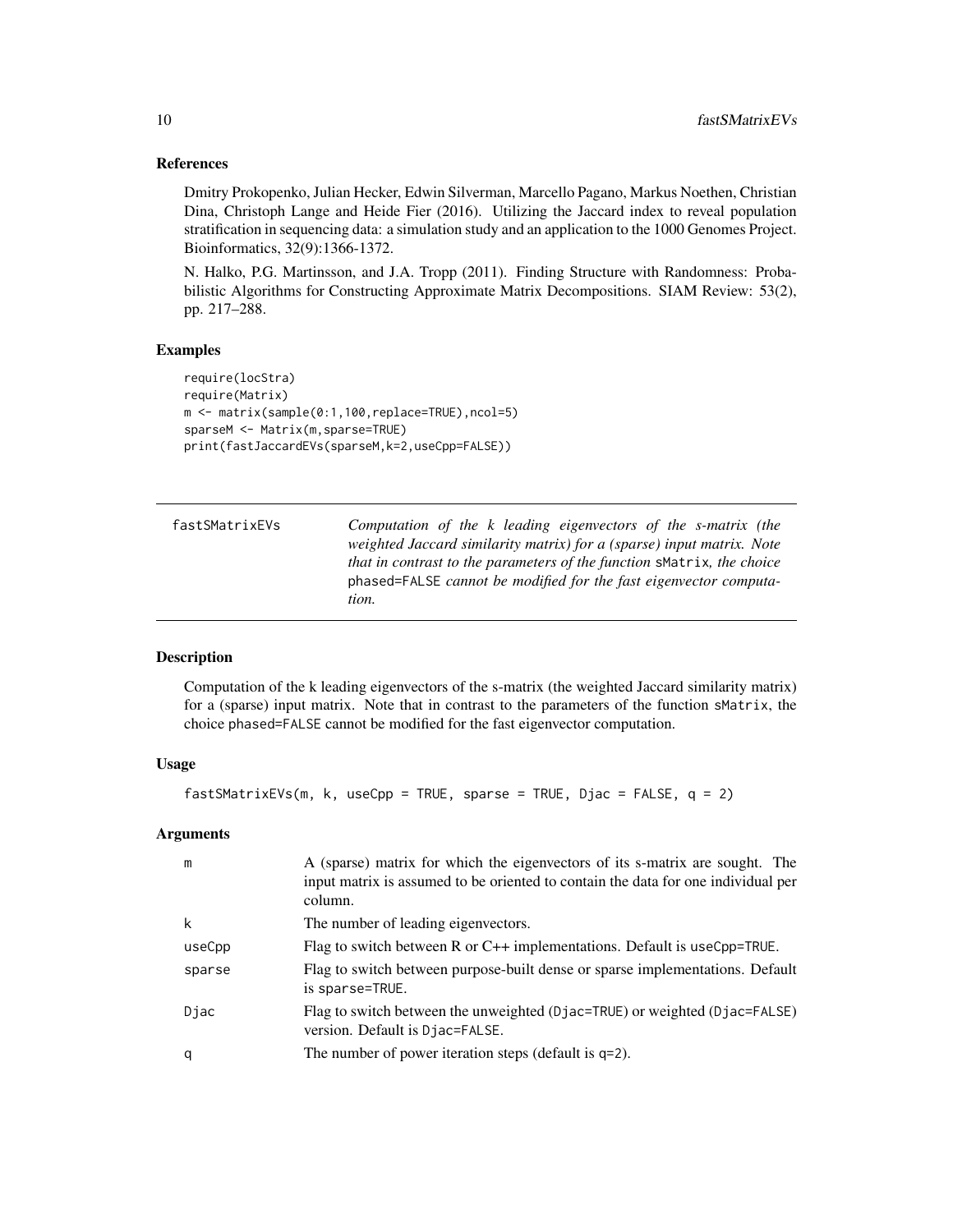#### <span id="page-10-0"></span>fullscan the contract of the contract of the contract of the contract of the contract of the contract of the contract of the contract of the contract of the contract of the contract of the contract of the contract of the c

#### Value

The k leading eigenvectors of the s-matrix of m as a column matrix.

#### References

Daniel Schlauch (2016). Implementation of the stego algorithm - Similarity Test for Estimating Genetic Outliers. https://github.com/dschlauch/stego

N. Halko, P.G. Martinsson, and J.A. Tropp (2011). Finding Structure with Randomness: Probabilistic Algorithms for Constructing Approximate Matrix Decompositions. SIAM Review: 53(2), pp. 217–288.

#### Examples

```
require(locStra)
require(Matrix)
m <- matrix(sample(0:1,100,replace=TRUE),ncol=5)
sparseM <- Matrix(m,sparse=TRUE)
print(fastSMatrixEVs(sparseM,k=2,useCpp=FALSE))
```
fullscan *A full scan of the input data* m *using a collection of windows given by the two-column matrix* windows*. For each window, the data is processed using the function* matrixFunction *(this could be, e.g., the* covMatrix *function), then the processed data is summarized using the function* summaryFunction *(e.g., the largest eigenvector computed with the function* powerMethod*), and finally the global and local summaries are compared using the function* comparisonFunction *(e.g., the vector correlation with R's function* cor*). The function returns a two-column matrix which contains per row the global summary statistics (e.g., the correlation between the global and local eigenvectors) and the local summary statistics (e.g., the correlation between the local eigenvectors of the previous and current windows) for each window.*

#### **Description**

A full scan of the input data m using a collection of windows given by the two-column matrix windows. For each window, the data is processed using the function matrixFunction (this could be, e.g., the covMatrix function), then the processed data is summarized using the function summaryFunction (e.g., the largest eigenvector computed with the function powerMethod), and finally the global and local summaries are compared using the function comparisonFunction (e.g., the vector correlation with  $R$ 's function cor). The function returns a two-column matrix which contains per row the global summary statistics (e.g., the correlation between the global and local eigenvectors) and the local summary statistics (e.g., the correlation between the local eigenvectors of the previous and current windows) for each window.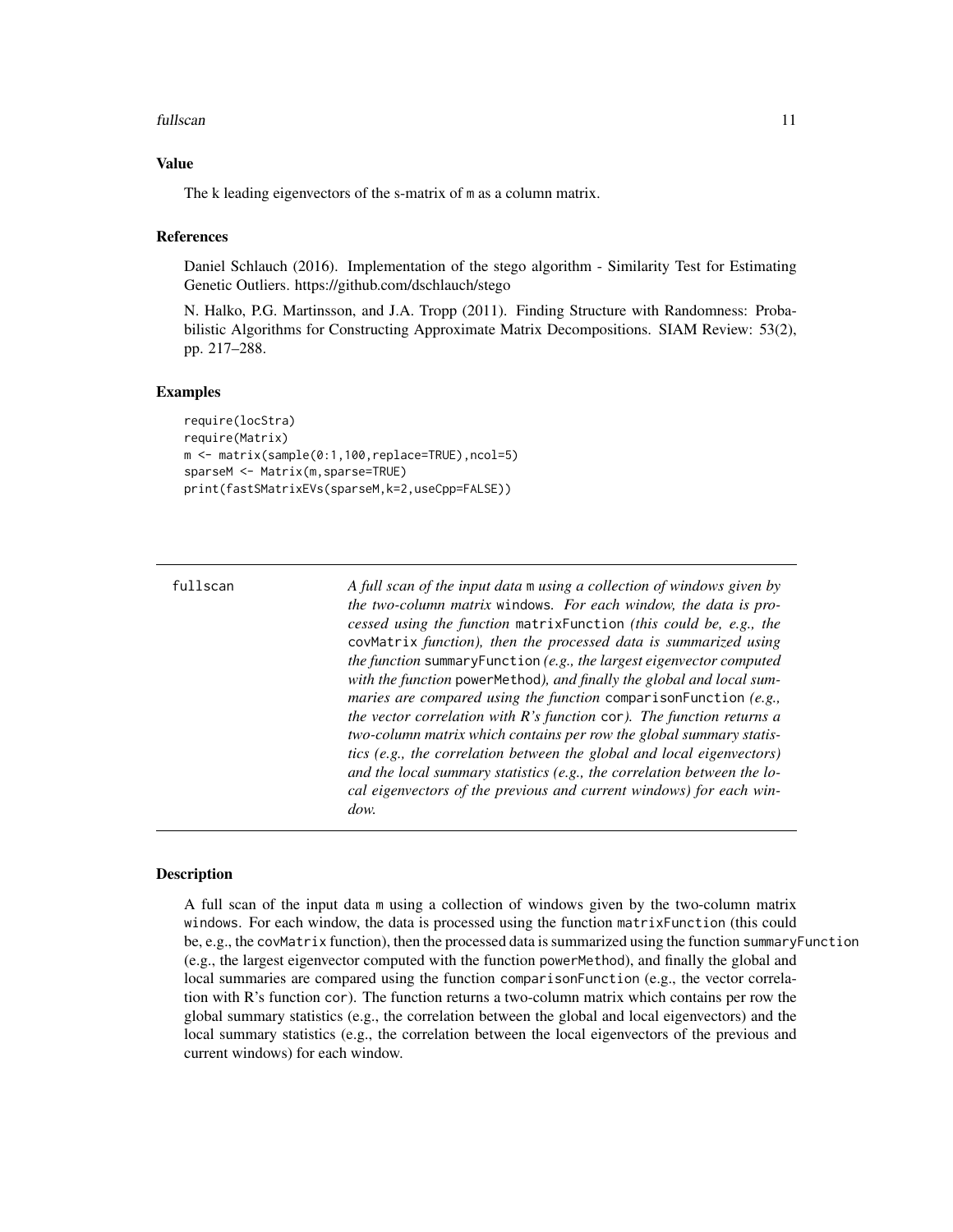# Usage

fullscan(m, windows, matrixFunction, summaryFunction, comparisonFunction)

# Arguments

| m                  | A (sparse) matrix for which the full scan is sought. The input matrix is assumed<br>to be oriented to contain the data for one individual per column.                                 |
|--------------------|---------------------------------------------------------------------------------------------------------------------------------------------------------------------------------------|
| windows            | A two-column matrix containing per column the windows on which the data<br>is scanned. The windows can be overlapping. The windows can be computed<br>using the function makeWindows. |
|                    | matrix Function Function on one matrix argument to process the data for each window (e.g., the<br>covariance matrix).                                                                 |
| summaryFunction    | Function on one argument to summarize the output of the function matrix Function<br>(e.g., the largest eigenvector).                                                                  |
| comparisonFunction | Function on two inputs to compute a comparison measure for the output of the<br>function summaryFunction (e.g., vector correlation, or matrix norm).                                  |

# Value

A two-column matrix containing per row the global and local summary statistics for each window. Plotting the correlation data of the returned matrix gives a figure analogously to the figure shown here, which was generated with the example code below.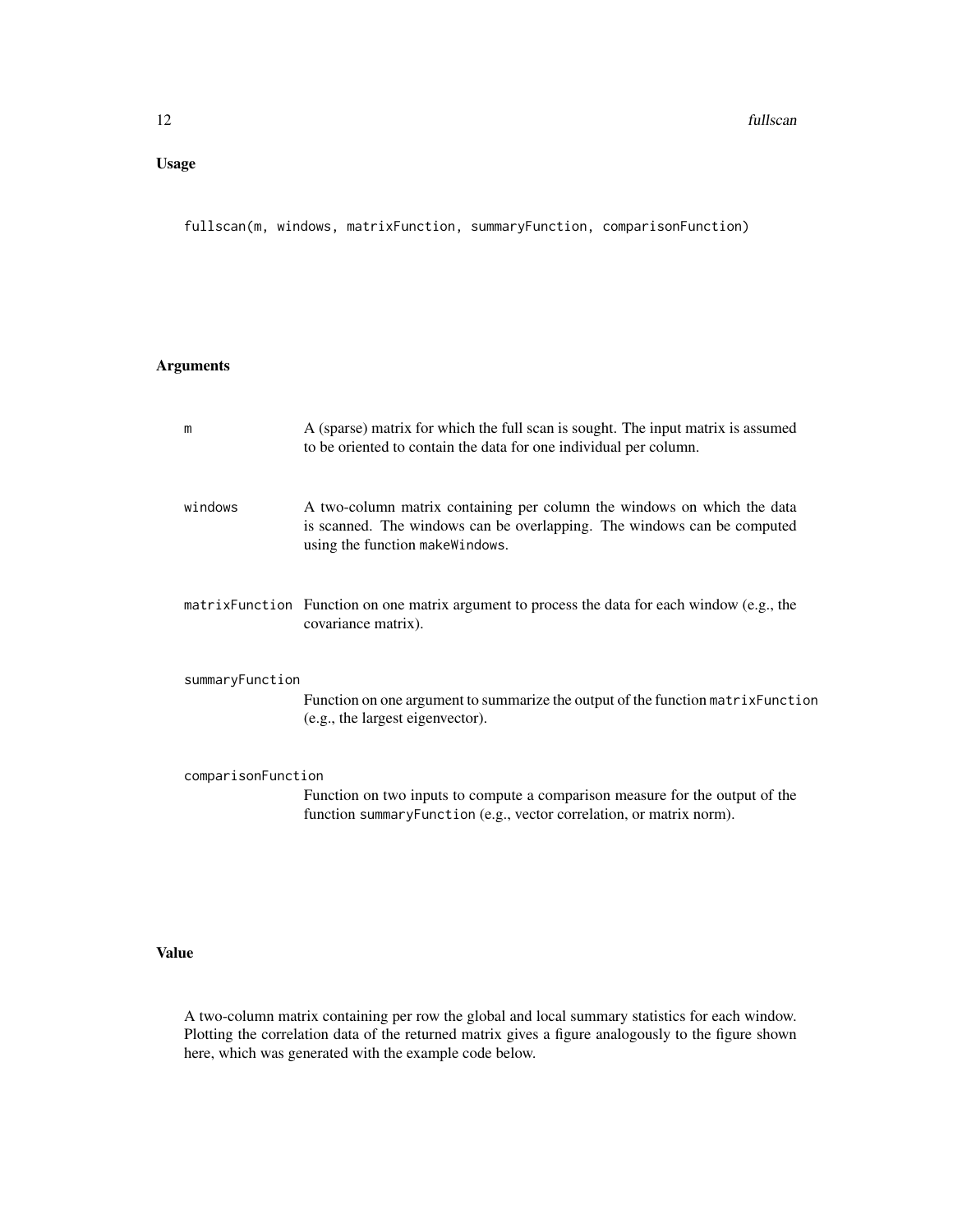

Dmitry Prokopenko, Julian Hecker, Edwin Silverman, Marcello Pagano, Markus Noethen, Christian Dina, Christoph Lange and Heide Fier (2016). Utilizing the Jaccard index to reveal population stratification in sequencing data: a simulation study and an application to the 1000 Genomes Project. Bioinformatics, 32(9):1366-1372.

```
require(locStra)
require(Matrix)
data(testdata)
cor2 <- function(x,y) ifelse(sum(x)==0 | sum(y)==0, 0, cor(x,y))
windowSize <- 10000
w <- makeWindows(nrow(testdata),windowSize,windowSize)
resCov <- fullscan(testdata,w,covMatrix,powerMethod,cor2)
resJac <- fullscan(testdata,w,jaccardMatrix,powerMethod,cor2)
resSMx <- fullscan(testdata,w,sMatrix,powerMethod,cor2)
resGRM <- fullscan(testdata,w,grMatrix,powerMethod,cor2)
resAll <- cbind(resCov[,1], resJac[,1], resSMx[,1], resGRM[,1])
xlabel <- "SNP position"
ylabel <- "correlation between global and local eigenvectors"
mainlabel <- paste("window size",windowSize)
matplot(w[,1],abs(resAll),type="b",xlab=xlabel,ylab=ylabel,ylim=c(0,1),main=mainlabel)
legend("topright",legend=c("Cov","Jaccard","s-Matrix","GRM"),pch=paste(1:ncol(resAll)))
```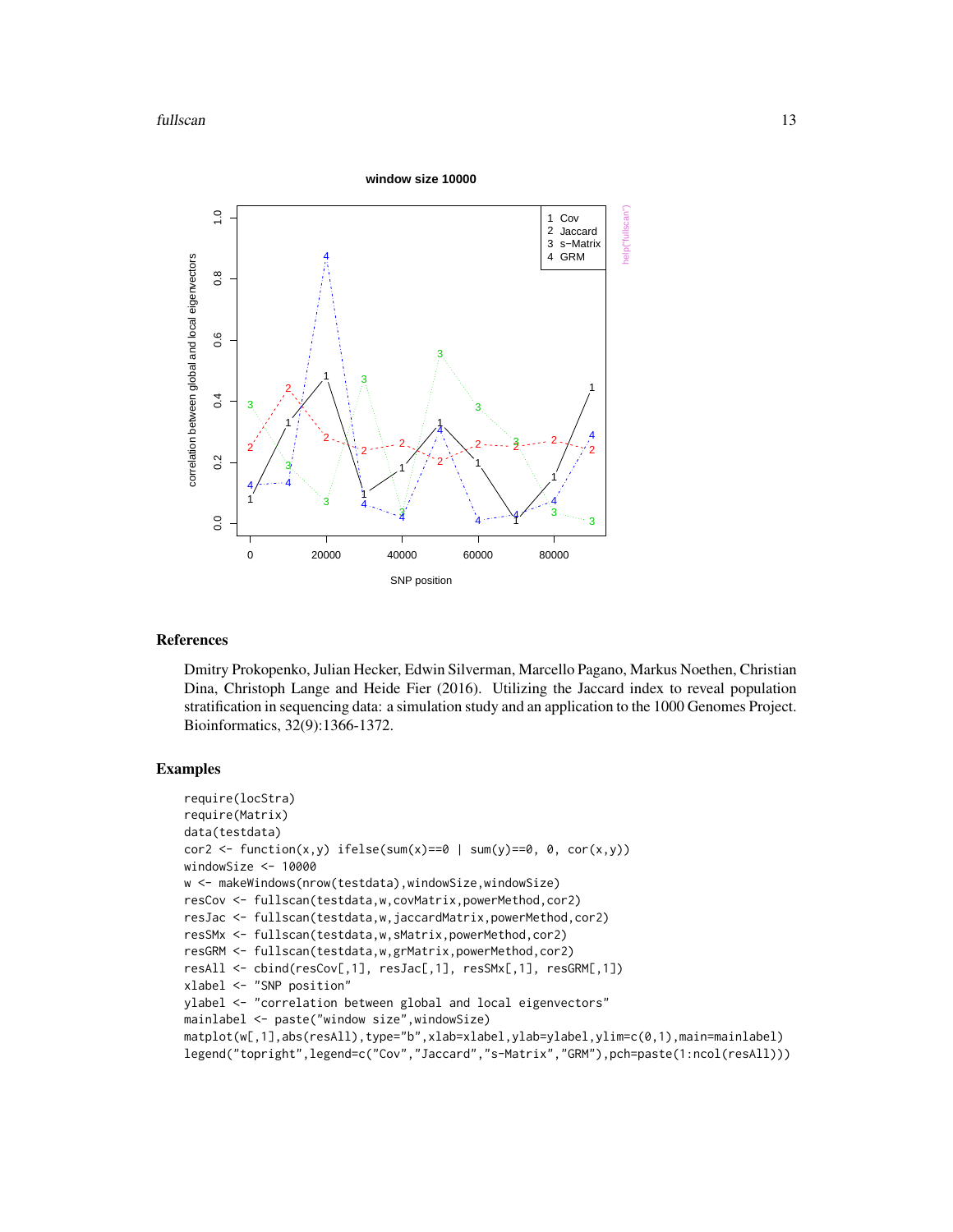<span id="page-13-0"></span>grMatrix *C++ implementation to compute the genomic relationship matrix (grm) for a (sparse) input matrix as defined in Yang et al. (2011).*

# Description

C++ implementation to compute the genomic relationship matrix (grm) for a (sparse) input matrix as defined in Yang et al. (2011).

#### Usage

 $grMatrix(m, useCpp = TRUE, sparse = TRUE, robust = TRUE)$ 

# Arguments

| m      | A (sparse) matrix for which the genomic relationship matrix is sought. The<br>input matrix is assumed to be oriented to contain the data for one individual per<br>column. |
|--------|----------------------------------------------------------------------------------------------------------------------------------------------------------------------------|
| useCpp | Flag to switch between R or $C++$ implementations. Default is useCpp=TRUE.                                                                                                 |
| sparse | Flag to switch between purpose-built dense or sparse implementations. Default<br>is sparse=TRUE.                                                                           |
| robust | Flag to indicate if the classic (robust=FALSE) or robust (robust=TRUE) version<br>of the genomic relationship matrix is desired. Default is robust=TRUE.                   |

# Value

The genomic relationship matrix of m.

#### References

Yang J, Lee SH, Goddard ME, Visscher PM (2011). GCTA: a tool for genome-wide complex trait analysis. Am J Hum Genet, 88(1):76-82.

```
require(locStra)
require(Matrix)
m <- matrix(sample(0:1,15,replace=TRUE),ncol=3)
sparseM <- Matrix(m,sparse=TRUE)
print(grMatrix(sparseM))
```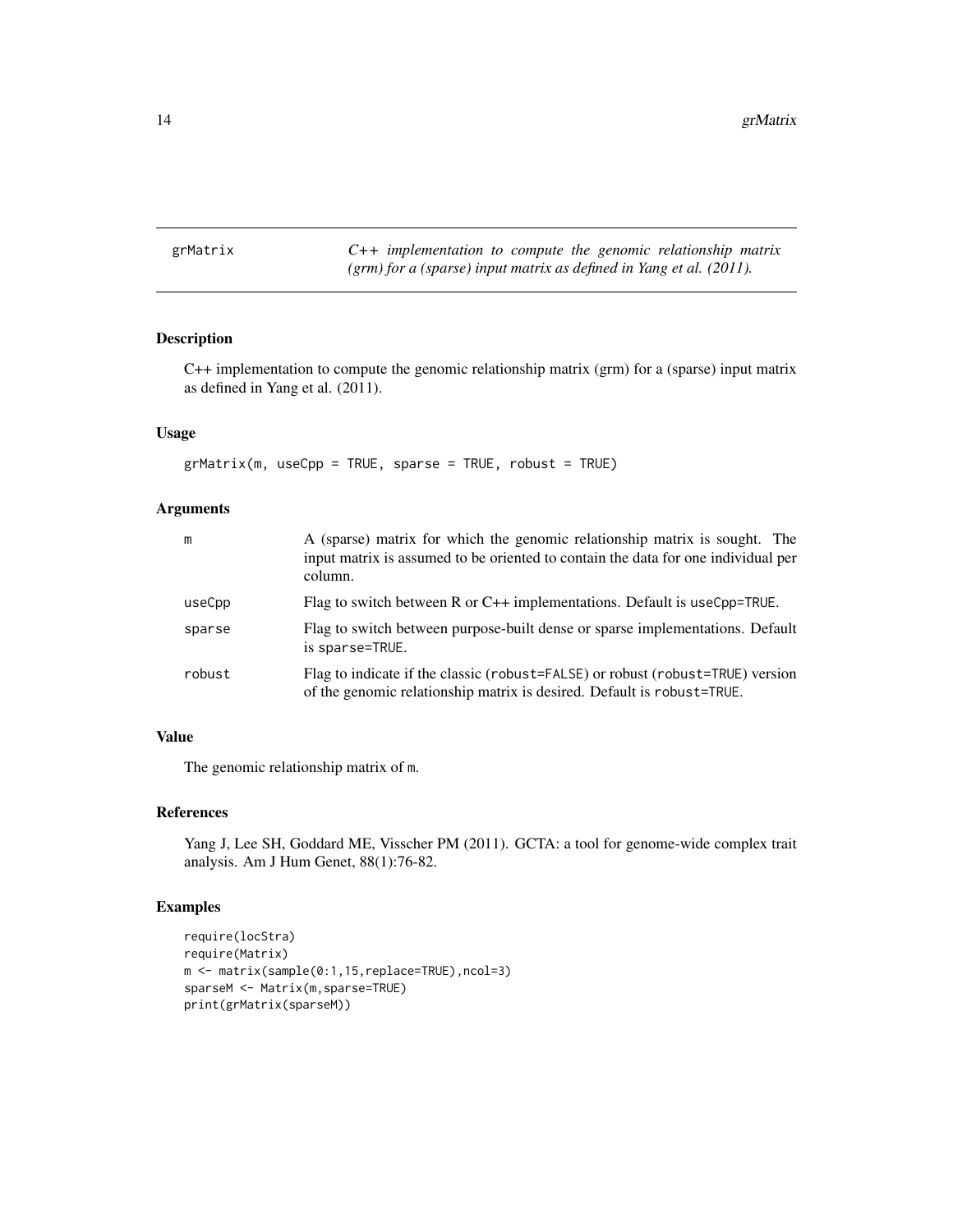<span id="page-14-0"></span>jaccardMatrix *C++ implementation to compute the Jaccard similarity matrix for a (sparse) input matrix.*

# Description

C++ implementation to compute the Jaccard similarity matrix for a (sparse) input matrix.

#### Usage

```
jaccardMatrix(m, useCpp = TRUE, sparse = TRUE)
```
# Arguments

| m      | A (sparse) matrix for which the Jaccard similarity matrix is sought. The in-<br>put matrix is assumed to be oriented to contain the data for one individual per<br>column. |
|--------|----------------------------------------------------------------------------------------------------------------------------------------------------------------------------|
| useCpp | Flag to switch between R or $C++$ implementations. Default is useCpp=TRUE.                                                                                                 |
| sparse | Flag to switch between purpose-built dense or sparse implementations. Default<br>is sparse=TRUE.                                                                           |

#### Value

The Jaccard matrix of m.

# References

Dmitry Prokopenko, Julian Hecker, Edwin Silverman, Marcello Pagano, Markus Noethen, Christian Dina, Christoph Lange and Heide Fier (2016). Utilizing the Jaccard index to reveal population stratification in sequencing data: a simulation study and an application to the 1000 Genomes Project. Bioinformatics, 32(9):1366-1372.

```
require(locStra)
require(Matrix)
m <- matrix(sample(0:1,15,replace=TRUE),ncol=3)
sparseM <- Matrix(m,sparse=TRUE)
print(jaccardMatrix(sparseM))
```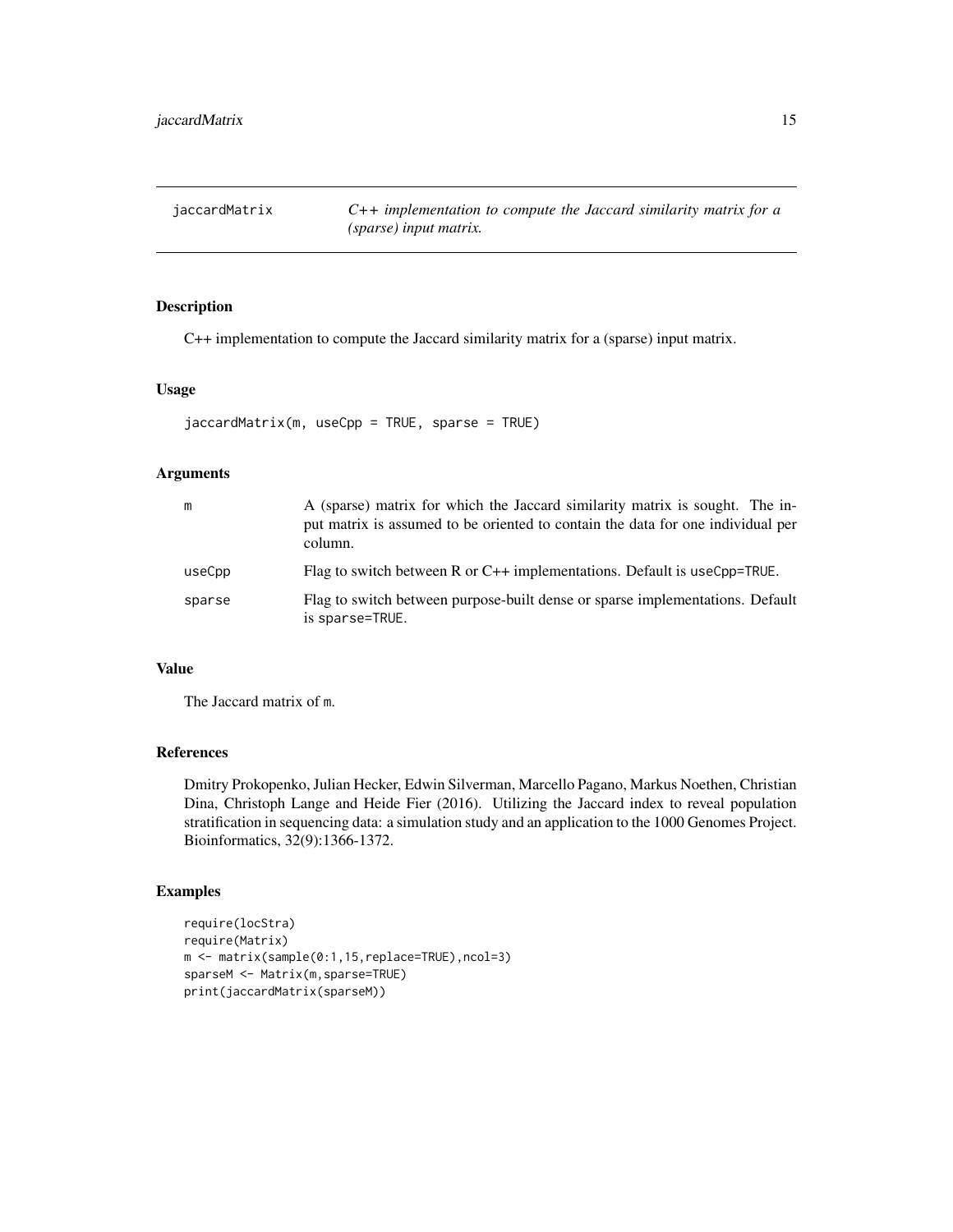<span id="page-15-0"></span>makeWindows *Auxiliary function to generate a two-column matrix of windows to be used in the function 'fullscan'.*

#### Description

Auxiliary function to generate a two-column matrix of windows to be used in the function 'fullscan'.

# Usage

```
makeWindows(len, size, offset)
```
# Arguments

| len    | The overall length of the data which is to be scanned in windows.                                           |
|--------|-------------------------------------------------------------------------------------------------------------|
| size   | The window size.                                                                                            |
| offset | The offset of the generated windows (e.g., if offset=1 then sliding window, if<br>offset=size then blocks). |

#### Value

A two-column matrix of sliding windows, with one window per row defined through start and end value.

#### Examples

```
require(locStra)
print(makeWindows(100,10,5))
```
powerMethod *C++ implementation of the power method (von Mises iteration) to compute the largest eigenvector of a dense input matrix.*

# Description

C++ implementation of the power method (von Mises iteration) to compute the largest eigenvector of a dense input matrix.

#### Usage

powerMethod(m, initvector = 0)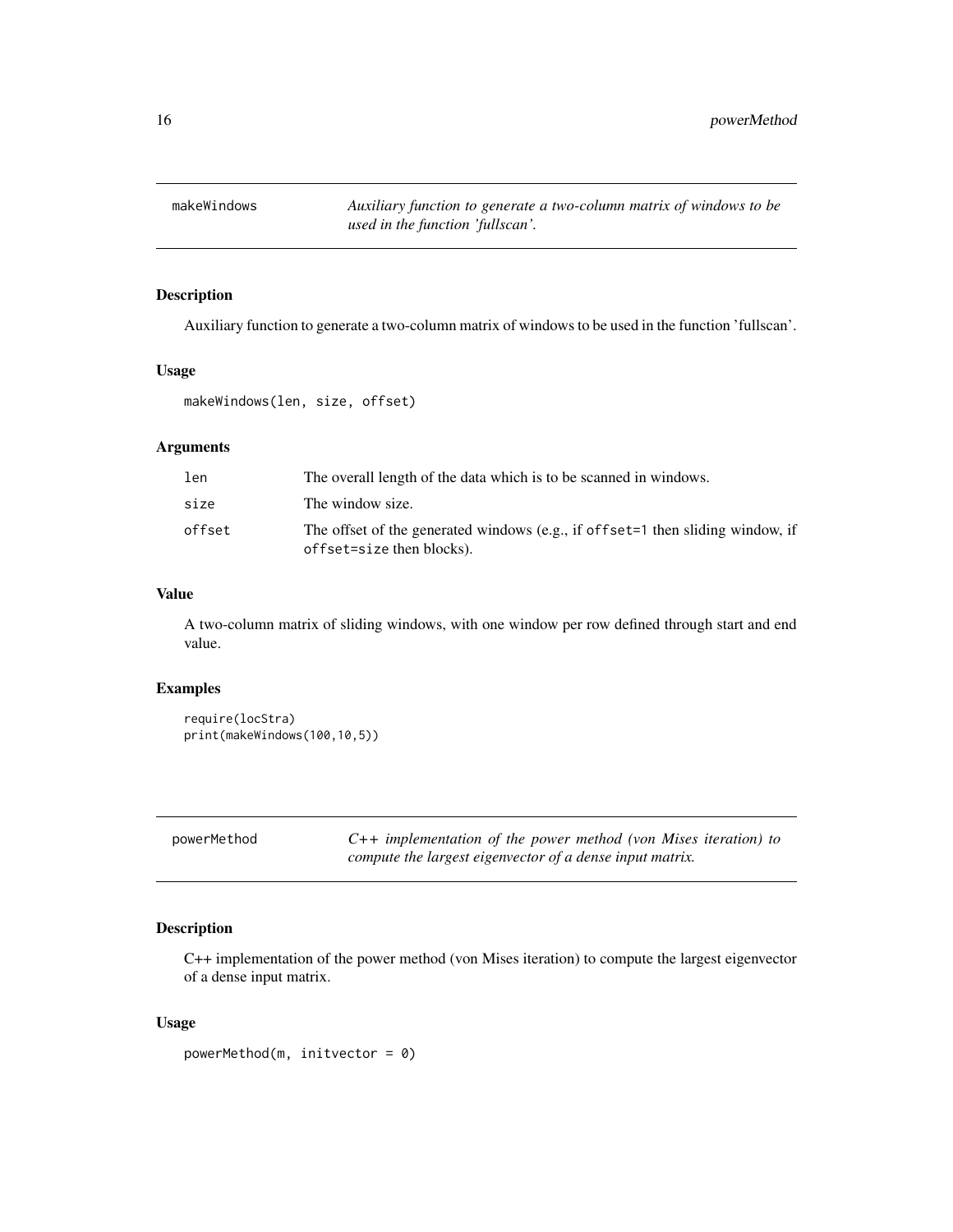# <span id="page-16-0"></span>select Variants 17

# Arguments

| m          | Symmetric matrix for which the largest eigenvector is sought.                                                            |
|------------|--------------------------------------------------------------------------------------------------------------------------|
| initvector | Optional vector compatible with the input matrix which serves as a starting value<br>for the iteration. Default is zero. |

# Value

The largest eigenvector of m.

# References

Richard von Mises and Hilda Pollaczek-Geiringer (1929). Praktische Verfahren der Gleichungsaufloesung. ZAMM Zeitschrift fuer Angewandte Mathematik und Mechanik, 9:152-164.

# Examples

```
require(locStra)
m \leftarrow matrix(1:9,3)print(powerMethod(m))
```

| selectVariants | Auxiliary function to invert minor alleles and to select those vari- |
|----------------|----------------------------------------------------------------------|
|                | ants/loci exceeding a minimal cutoff value.                          |

# Description

Auxiliary function to invert minor alleles and to select those variants/loci exceeding a minimal cutoff value.

# Usage

```
selectVariants(m, phased = FALSE, invertMinorAllele = TRUE, minVariants = 0)
```
# Arguments

| m                 | A (sparse) input matrix. The input matrix is assumed to be oriented to contain<br>the data for one individual per column. |  |
|-------------------|---------------------------------------------------------------------------------------------------------------------------|--|
|                   |                                                                                                                           |  |
| phased            | Boolean flag to indicate if the input matrix is phased. Default is phased=FALSE.                                          |  |
| invertMinorAllele |                                                                                                                           |  |
|                   | Boolean flag to indicate if the minor allele should be inverted. Default is invertMinorAllele=TRUE.                       |  |
| minVariants       | Cutoff value for minimal number of variants for keeping a locus. Default is<br>minVariants=0.                             |  |

# Value

The processed matrix with pruned variants/loci.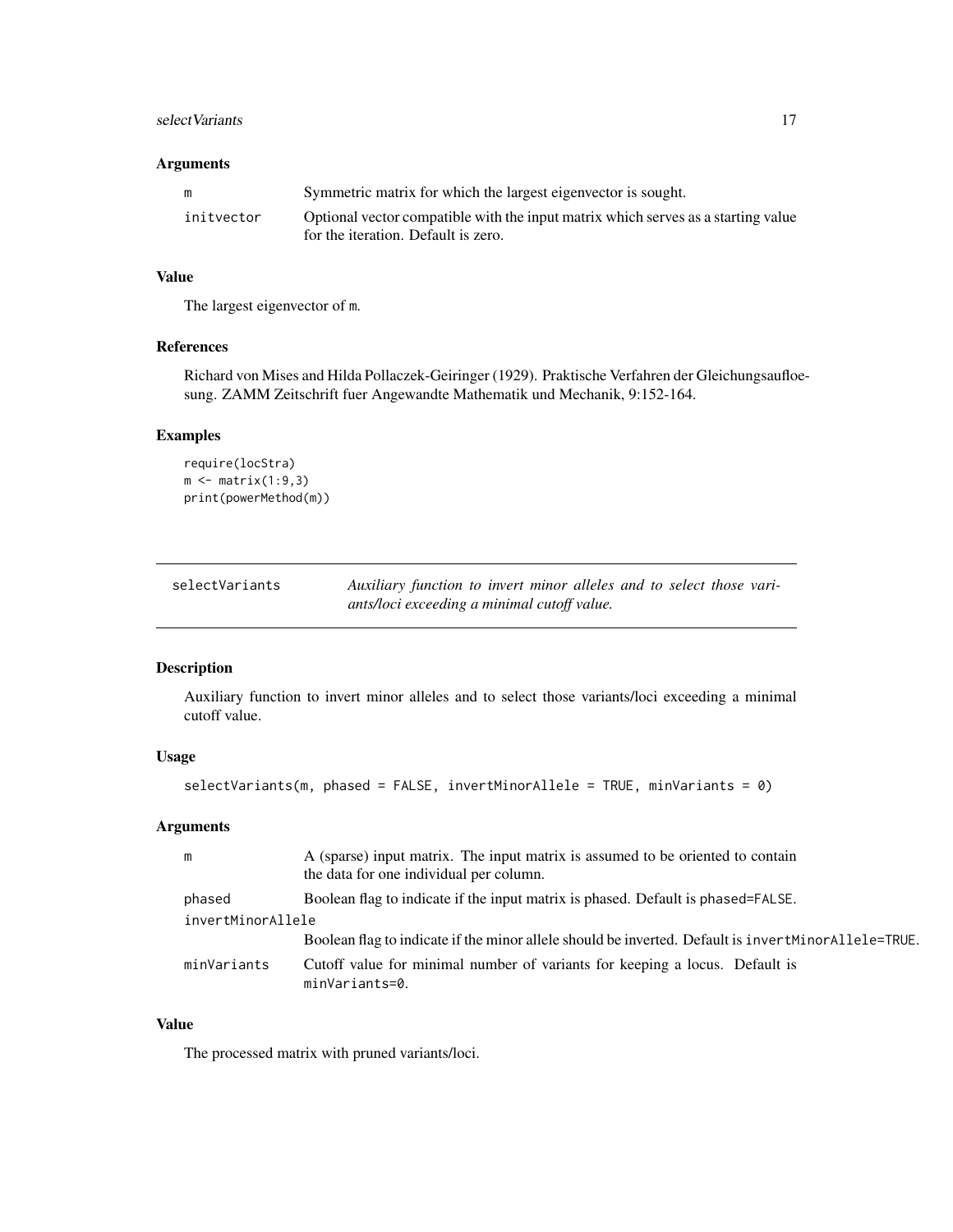#### Examples

```
require(locStra)
m <- matrix(sample(0:1,100,replace=TRUE),ncol=10)
print(selectVariants(m))
```

| sMatrix |  |
|---------|--|
|         |  |

C++ implementation to compute the s-matrix (the weighted Jaccard *similarity matrix) for a (sparse) input matrix as in the 'Stego' package: https://github.com/dschlauch/stego*

#### Description

C++ implementation to compute the s-matrix (the weighted Jaccard similarity matrix) for a (sparse) input matrix as in the 'Stego' package: https://github.com/dschlauch/stego

#### Usage

sMatrix(m, useCpp = TRUE, sparse = TRUE, Djac = FALSE, phased = FALSE)

# Arguments

| m      | A (sparse) matrix for which the s-matrix is sought. The input matrix is assumed<br>to be oriented to contain the data for one individual per column. |
|--------|------------------------------------------------------------------------------------------------------------------------------------------------------|
| useCpp | Flag to switch between R or C++ implementations. Default is useCpp=TRUE.                                                                             |
| sparse | Flag to switch between purpose-built dense or sparse implementations. Default<br>is sparse=TRUE.                                                     |
| Djac   | Flag to switch between the unweighted (Djac=TRUE) or weighted (Djac=FALSE)<br>version. Default is Djac=FALSE.                                        |
| phased | Boolean flag to indicate if the input matrix is phased. Default is phased=FALSE.                                                                     |

# Value

The s-matrix (the weighted Jaccard matrix) of m.

#### References

Daniel Schlauch (2016). Implementation of the stego algorithm - Similarity Test for Estimating Genetic Outliers. https://github.com/dschlauch/stego

```
require(locStra)
require(Matrix)
m <- matrix(sample(0:1,15,replace=TRUE),ncol=3)
sparseM <- Matrix(m,sparse=TRUE)
print(sMatrix(sparseM))
```
<span id="page-17-0"></span>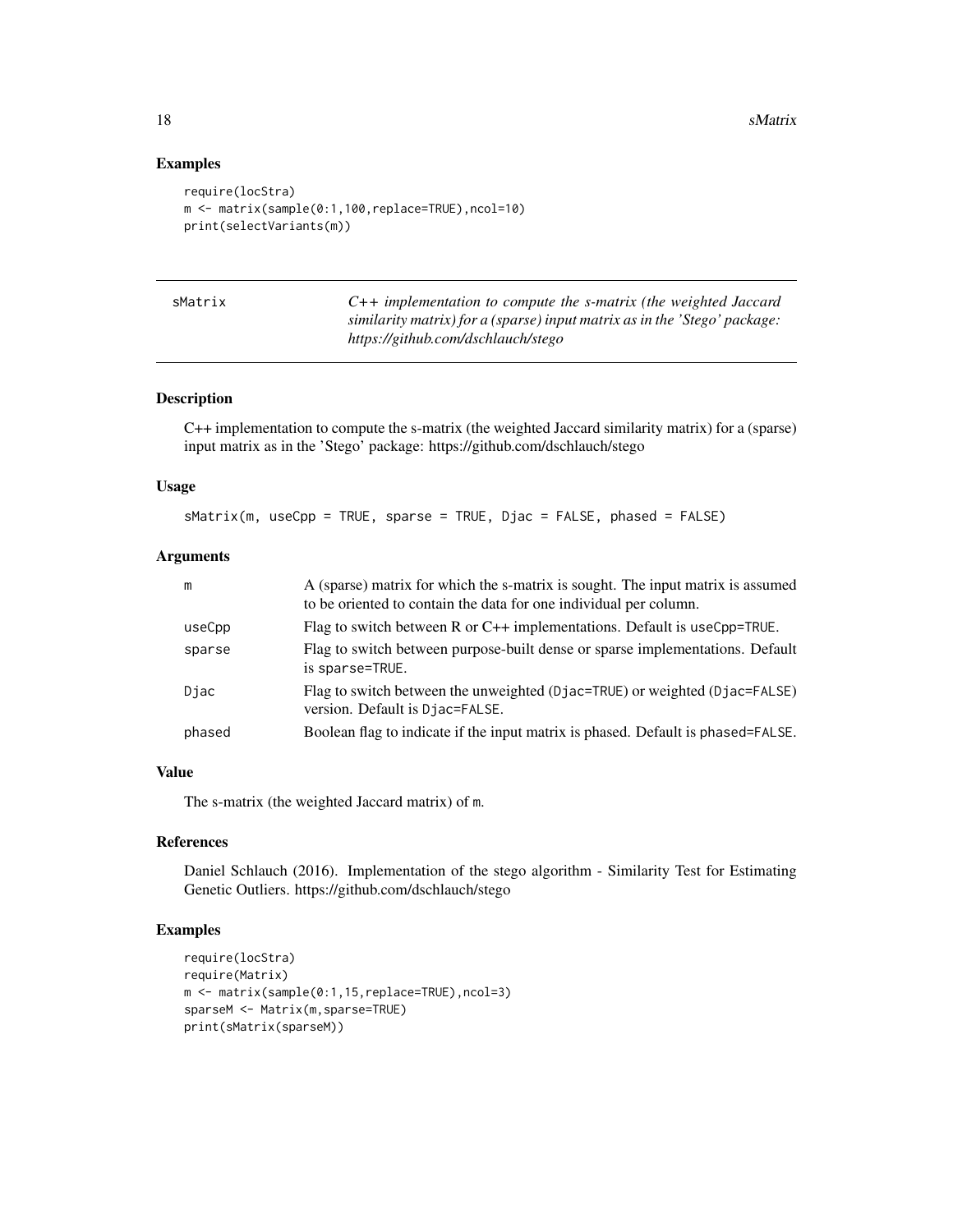<span id="page-18-0"></span>

# Description

An artificial dataset containing 100,000 RVs for 100 subjects (one per column). The dataset was generated by resampling the data for chromosome 1 of the 1,000 Genome Project with replacement for randomly chosen subjects.

# Usage

```
data(testdata)
```
# Format

A matrix with 100,000 rows and 100 columns.

# References

A global reference for human genetic variation, The 1000 Genomes Project Consortium, Nature 526, 68-74 (01 October 2015) doi:10.1038/nature15393.